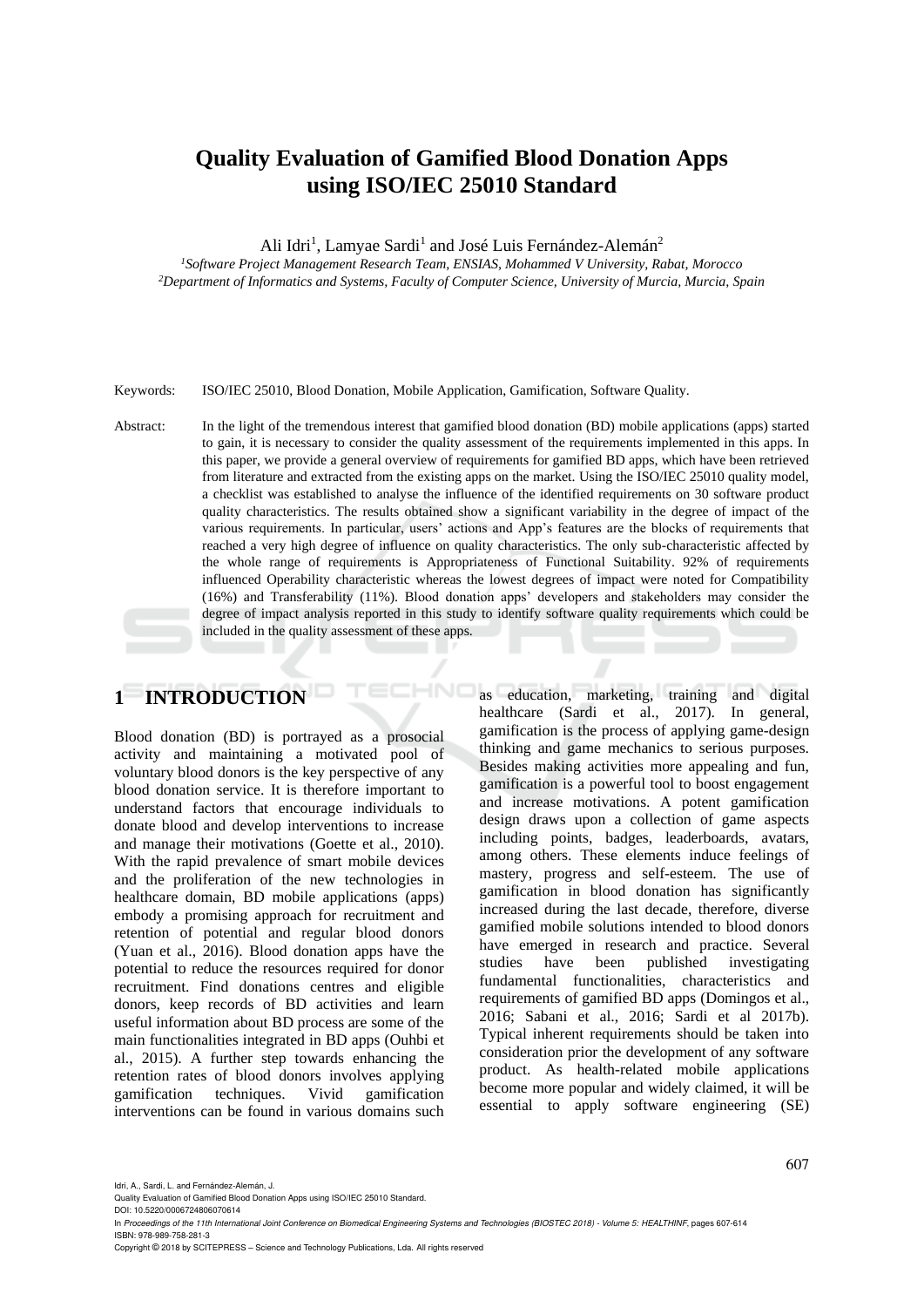processes to assure the development of secure, highquality apps. Besides the specification of functional requirements, eliciting Software Quality Requirements (SQR) represents a crucial part of the SE process as it determines the overall quality of the software product. As SQR started to gain increasing attention, the international research standardisation project SQuaRE (Software Quality Requirements and Evaluation) has developed a consistent standard series ISO/IEC 250xx for the software product quality, evaluated from the users and stakeholders point of view.

This paper aims to propose a comprehensive set of gamified BD apps requirements drawn out from literature and existing apps on the market and to identify which requirements should be implemented in the software product quality evaluation of a gamified blood donation app. The paper also analyses the influence of these requirements on software product quality characteristics by using the ISO/IEC 25010 standard.

The remainder of this paper is structured as follows: Section 2 presents an overview of the quality standards used and outlines the related work on the use of the software quality model for the evaluation of mobile applications. Section 3 describes how the requirements of gamified BD apps were extracted from literature and existing apps. Section 4 provide an analysis of the impact of the gamified blood donation apps requirements on software product quality. Major findings of the analysis are presented in Section 5 and thoroughly discussed in Section 6. Finally, Section 7 provides some final conclusions and directions for future work.

# **2 BACKGROUND AND RELATED WORK**

This section provides a brief description of the standards used and draws an overview of studies that approaches the assessment of the quality characteristics of heath apps.

# **2.1 Standards Used: ISO/IEC 25010, ISO/IEC 25023 and ISO/IEC 25030**

The ISO/IEC 25010 is part of the SQuaRE (Software product Quality Requirements and Evaluation) series of International Standards which was launched in 2011 to supersede the ISO/IEC 9126 that was technically revised and republished in 2001. In ISO/IEC 25010 standard, software quality is divided into two broad dimensions: product quality and quality in use. The software product quality model is composed of eight characteristics which are further subdivided into sub-characteristics that can be measured internally or externally. The internal quality measures are static attributes used to measure inherent properties of a software work product that are typically available during development. The external quality measures, for their part, are dynamic attributes that are used to address properties related to the execution of the software product in the system environment in which it is intended to operate. The other sub-model of the IEC/ISO 25010 'quality in use' relates to the outcome of human interaction with the software and has five characteristics, which are further divided into a set of sub-characteristics (ISO/IEC-25010, 2011). This sub-model is not tackled in this study.

The ISO/IEC 25023:2016 is part of the SQuaRE series of standards that cancels and replaces the ISO 9126-2 and ISO 9126-3. Although it is primarily intended to be used together with ISO/IEC 25010, it can also be used in conjunction with ISO/IEC 2503n and the ISO/IEC 2504n standards to address general needs with regard to system quality and software product. ISO/IEC 25023 describes a set of measures and provides guidance for quantitatively evaluating system and software product quality in terms of characteristics and sub-characteristics defined in ISO/IEC 25010 (ISO/IEC-25023, 2016).

To ensure the quality of the software, it is paramount to specify the right software quality requirements that will be the bedrock of the desired quality of the final product. The standard ISO/IEC 25030 uses the standard ISO/IEC 25020 to define which measures should be adopted for each characteristic and subcharacteristic identified in the standard ISO/IEC 25010 in order to specify the software quality requirements. It is the only standard of SQuaRE Series that is dedicated to identifying and specifying system/software quality requirements. The application of this international standard can help ensure that software quality requirements are clearly stated, correct and correspond to stakeholders' needs.

# **2.2 Overview of Related Work**

Investigators and experts used a myriad of methods to evaluate the quality of health-related software products. Several studies prioritized usability as a referential concept for quality evaluation. Reynoldson et al. evaluated apps for pain selfmanagement using quality assessment criteria and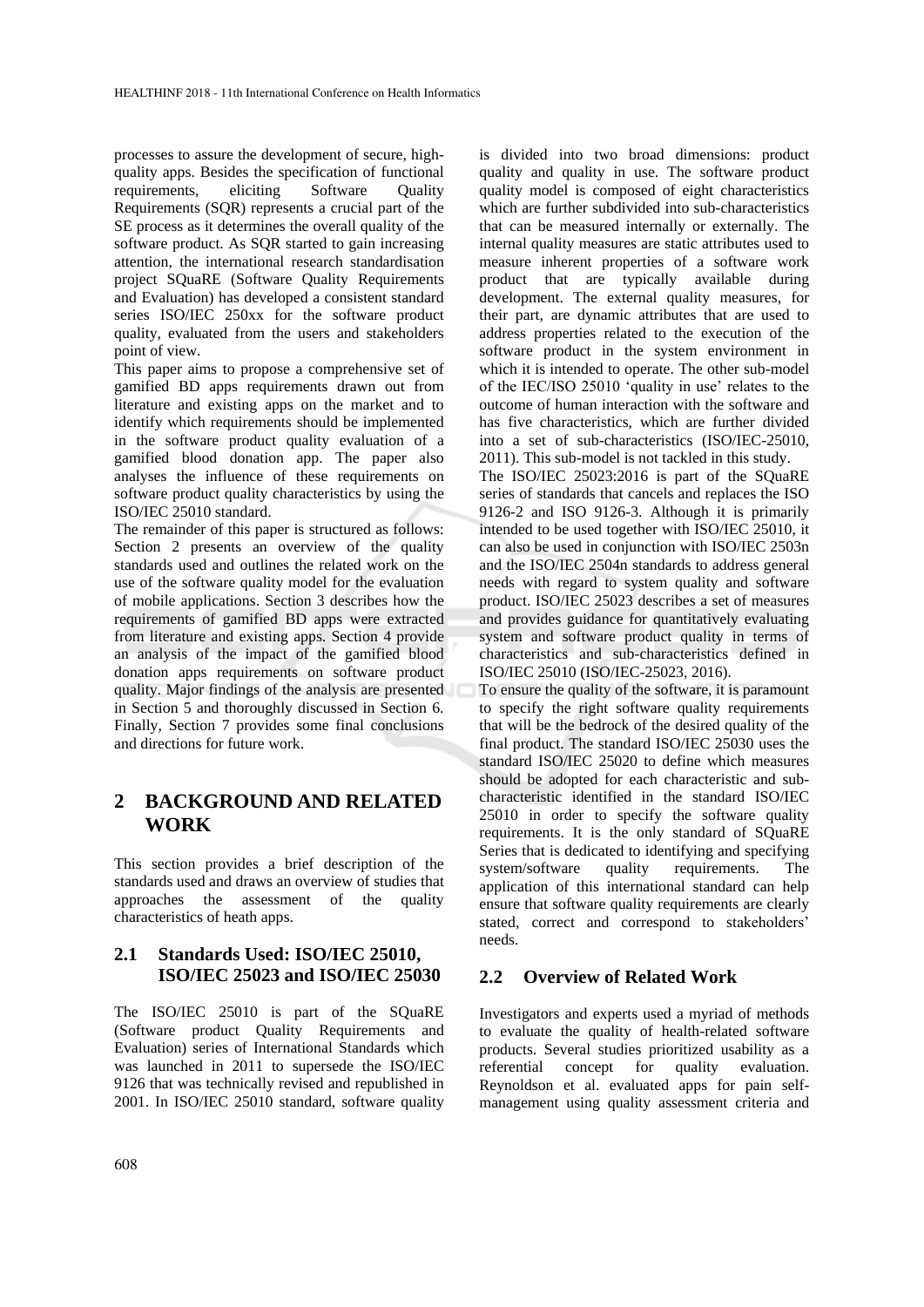testing usability with potential users (Reynoldson et al., 2014). A study by (Ouhbi et al., 2015) reported a quality assessment of a total of 133 free BD apps using a questionnaire concerning the compliance of these apps with mobile OS usability guidelines. In the same vein, (Zapata et al., 2014) assessed the accordance of 24 mobile Personal Health Records with iOS and Android usability guidelines. Another study aimed at the examination of multiple parameters around the quality of the most popular dietary weight-loss mobile apps available to the pubic using comprehensive quality assessment criteria (Chen et al., 2015). Moreover, a study was about proposing a rating tool to provide a multidimensional measure of the quality indicators of health apps (Stoyanov et al., 2015). Furthermore, papers within the evaluation of the quality of apps used software quality models proposed by the series of ISO/IEC standards.

# **3 REQUIREMENTS OF A GAMIFIED BD APP**

This section summarises the main requirements of a gamified BD app considering system features and gamification aspects. The requirements elicitation phase was processed through reviewing related literature and evaluating the existing solutions in app repositories. The extraction was, particularly, based on studies targeting BD apps such as: 1) the study by (Foth et al., 2013) that proposes a design implications of a BD system based on their research findings on the necessary features for a BD app, and 2) the study by (Yuan et al., 2016) in which the authors determined the most relevant functions of BD apps to potential users besides investigating the degree of receptiveness of donors toward apps. Several studies focusing on gamification in blood donation solutions were also reviewed. For instance, the paper by (Domingos et al., 2016) presents the design of a gamified BD app that facilitates the interaction between users and blood centres. Another study by (Sabani et al., 2016) which focuses on integrating gamification elements into iOS BD apps to encourage donors and help end blood shortage. Furthermore, the findings of a previous review on gamified BD apps were used to extend the list of system requirements and gamification techniques (Sardi et al., 2017b). Given that the results of the aforementioned were obtained in 2016, a similar search was performed between August and September 2017 following the same search procedure in

order to update the pre-obtained list of gamified BD apps. Two more apps were found relevant on the market. Nine apps, of which five on Android and four on iOS were therefore included in the current study. A list of these apps is available upon request by email to the authors.

The main requirements of gamified BD apps were selected and regrouped in five clusters: App's accessibility, donor's personal information, user's actions and app's components.

# **3.1 App's Accessibility**

App's accessibility is one of the important factors to consider when developing a mobile application. It gathers a bunch of requirements related to the availability of the app for users either before or after installation. The accessibility requirements are as follow: **AA1**. The operating system (OS) type. This requirement regards the app's availability in the well-known app repositories (iOS, Android, Blackberry, Windows Phone). **AA2.** The OS version. Given that new features are consistently added to the OS, new versions are being launched accordingly. Although it is not necessary to upgrade the OS, the user might be obliged to perform the upgrade to be able to install a specific app. Hence, the AA2 concerns the compatibility of the app with OS version. **AA3**. Cost. In app repositories, there are free and paid apps. Although paid apps have high value content and features, free apps are the most popular because users are less willing to purchase apps. In-App Purchases (IAPs) remain a prominent alternative for users seeking low price but advanced features. **AA4**. Language. Several apps provide the possibility to change the language from an in-app setting or by adjusting the phone's selected language. **AA5**. Geographical limitation. It is important to define whether the app should have a restricted availability for users in certain countries, or should be accessible from all over the world. AA6. Internet access. This requirement indicates whether the app requires internet connection to function. Building an app that works in both online and offline modes is considered as an effective feature.

### **3.2 Donor's Personal Information**

Author(s) Mobile applications usually require users to offer up a certain amount of information to get the full experience with the app. Unregistered donors are therefore requested to create a user profile that contain their following personal details (PD): **PD1.**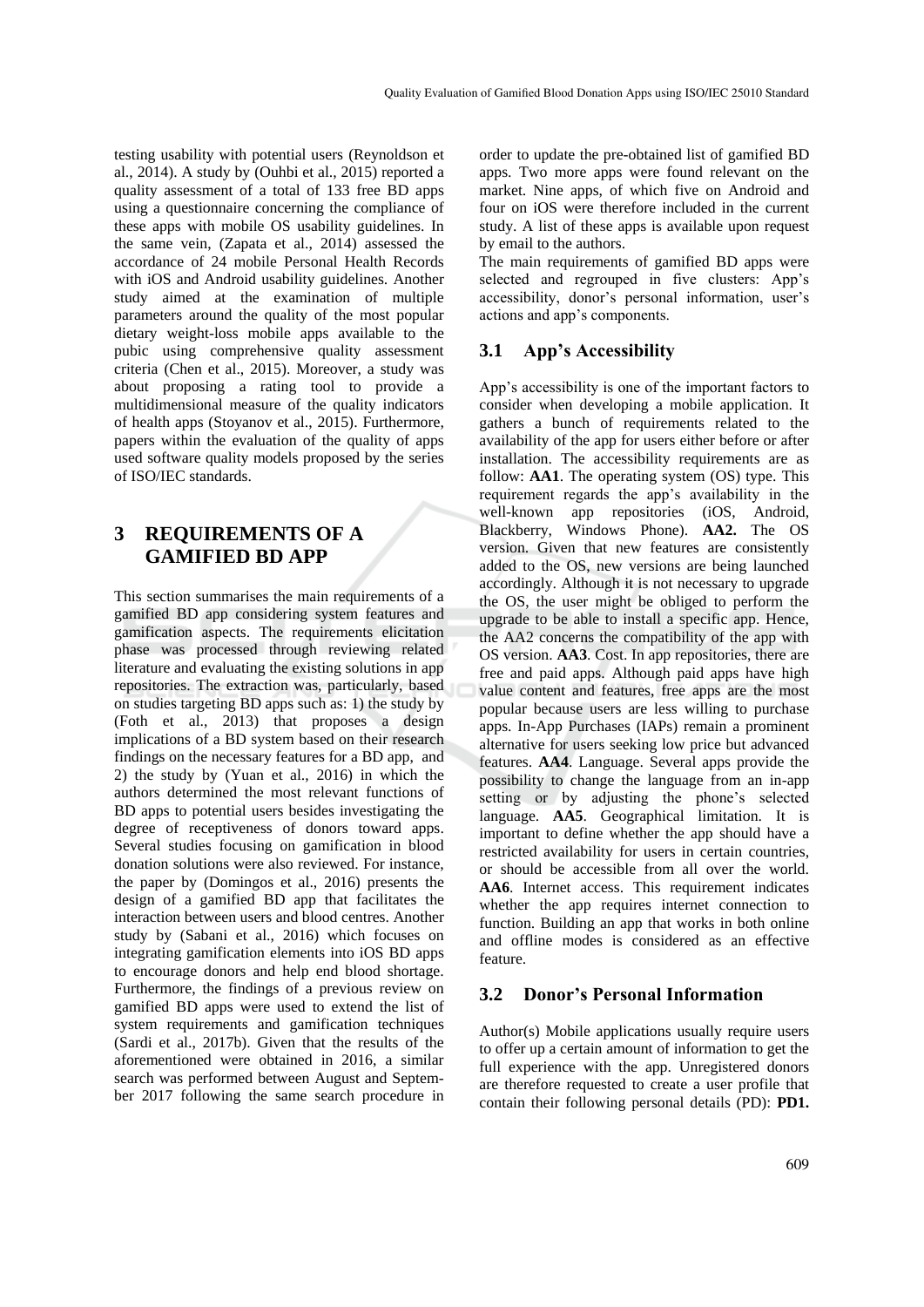Full name, **PD2**. Gender, **PD3.** Date of birth, **PD4**. Email, **PD5**. Address, **PD6.** Phone number.

#### **3.3 User's Actions**

User's actions (UA) constitute a set of inherent actions that should be specified in the requirements document. It should be indicated whether the user can or cannot perform these actions: **UA1.** Be authenticated using login credentials, **UA2.** Add information, **UA3.** Modify information, **UA4.** Delete information. **UA5.** Share information, **UA6.** Upload images.

### **3.4 App's Components**

This block of requirements includes both the service-oriented features and the common gamification elements of BD apps.

#### **3.4.1 App's Features**

App's features (AF) define the requirements related to the characteristics of the app. It contains: **AF1**. Search and geolocation of local blood drives and nearby donation centres. **AF2.** Search for blood donors. **AF3**. Blood calculation. This feature provides users with their estimated blood type considering their relatives' blood types. **AF4.**  Connection with blood centres. **AF5.** Scheduling and management of donation appointments. **AF6**. Push notifications for blood donation events. The donor may receive alert messages for blood campaigns and for special blood shortage. **AF7**. Reminders. These help users remember their scheduled appointments or their next date of eligibility to donate blood. **AF8**. Information on blood, its types and the blood donation process. These can help donors make their blood donation experience as safe and pleasant as possible. **AF9**. Social media. Users can share blood donation experience on social media sites, to raise awareness and encourage others to donate. **AF10**. Donation history. Users can keep track of the history of their blood donations. **AF11.** Blood donors' teams. Users can create/join a team of donors to **AF12.** In-App FAQ (Frequently Asked Questions section that improve user's experience.

#### **3.4.2 Gamification Elements**

This sub-block identifies the gamification aspects implemented in the app. It includes: **GE1.** Points. Users can earn points after each donation, which can be redeemed for real-world items. **GE2.** Special

incentives when donating upon emergency blood shortage calls. **GE3.** Status. Users obtain a new status every time they reach a blood donation milestone. **GE4.** Rewards for referring others. **GE5.** Tracking of donations' progress. **GE6.** Users' ranking on leaderboard to encourage friendly competetion. **GE8.** Visualization of achievements including collected badges, points earned and lives saved.

# **4 IMPACT ANALYSIS OF GAMIFIED BD APPS**

This section describes the analysis process used to measure the impact of the requirements defined for gamified BD apps on software product quality. The analysis process was founded on that of previous studies (Idri et al., 2016; Idri et al., 2013; Ouhbi et al. 2015), but was readjusted to the field of gamified blood donation to answer the following research question:

**RQ:** What influence do requirements of gamified BD apps have on software product quality?

The analysis process consisted on carrying out three steps:

**Step 1. Analysis of the Product Quality Characteristics and Sub-characteristics.**

The ISO/IEC 25010 was analysed in order to understand the meaning of each external characteristic and sub-characteristic. In conjunction with this standard, the ISO/IEC 25023 standard was used to grasp the definitions of the quality measures used for quantitatively evaluating system and software product quality in terms of characteristics and sub-characteristics.

#### **Step 2. Checklist of Gamified BD Apps' Requirements using ISO/IEC 25010 Software Product Quality Model.**

The two first authors built a checklist to determine the potential impact of each pre-identified requirement on external sub-characteristics of the product quality model. The checklist is available upon request by email to the authors. There were no discrepancies between the authors during the process. The checklist was revised and verified by the third author in a way that respects the following instruction: A software product quality subcharacteristic is considered to be affected by a requirement if the variables used in the calculation of the external metric are affected by this requirement.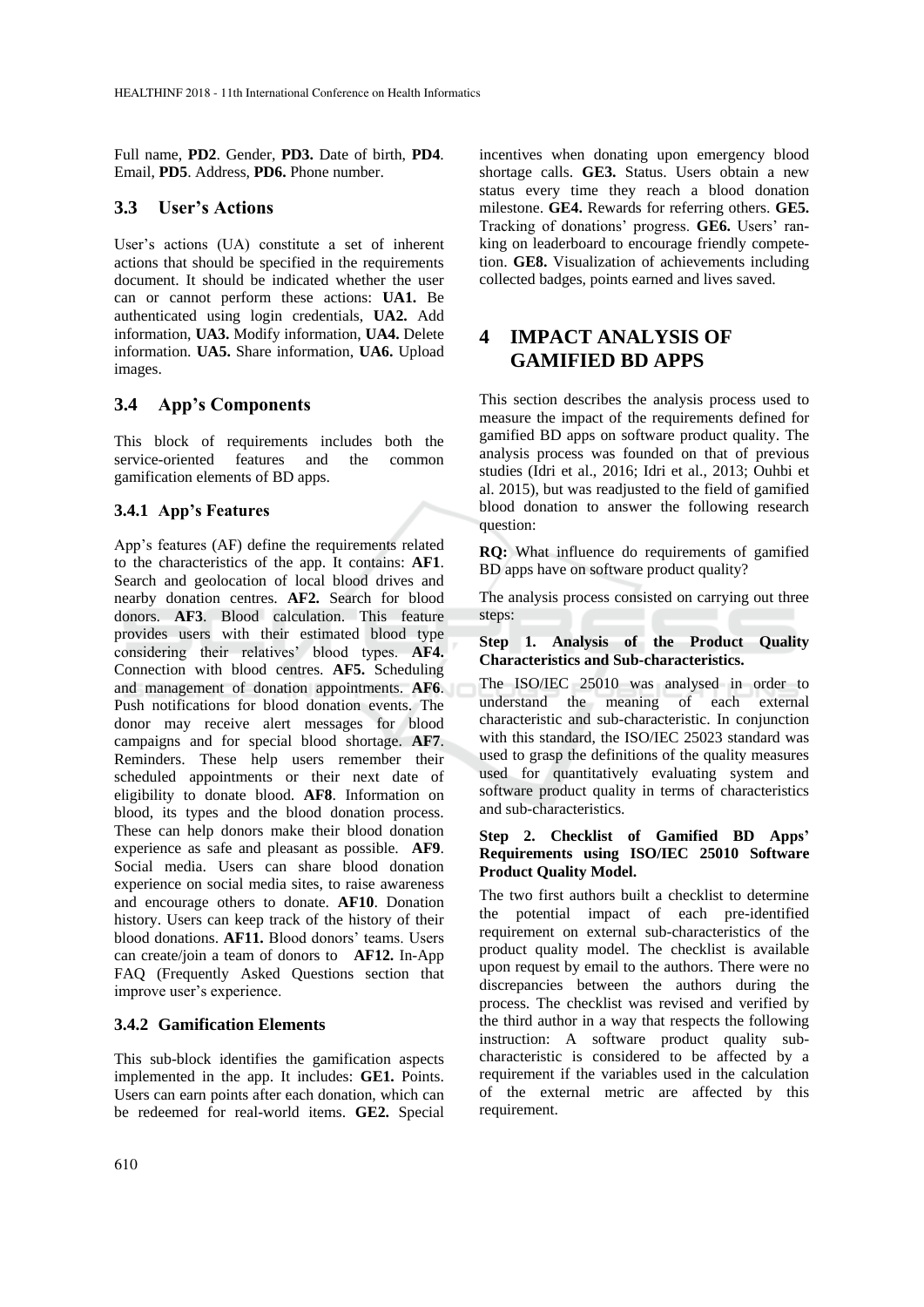#### **Step 3. Calculation of the Degree of Impact of Gamified BD Apps' Requirements on Software Product Quality.**

Three degrees of impact are calculated:

1. *DI(EC,B)*: *degree of impact of a block of requirements B on an external characteristic EC.*  This degree is calculated according to the following equation:  $DI(EC, B) = \sum DI(EC, R) / N(R)$  where  $DI(EC, R) N(R)$  is the total number of requirements in the block B.

2. *DI(EC,R): degree of impact of a requirement R on an external characteristic EC.* This degree is calculated according to the following equation:  $DI(EC, R) = N(Esc, R) / N(EsC)$  where N(EsC, R) is the number of sub-characteristics of EC that are affected by R and N(EsC) is the number of subcharacteristics comprised in EC.

*3. : degree of impact of a block of requirements B on an external sub-characteristic EsC*. This degree is calculated according to the following equation:  $DI(EsC, B) =$  $\Sigma DI(EsC, R) / N(R)$  where  $DI(EsC, R)$  is the degree of impact of requirement R on an external sub-characteristic EsC*.*

N(EsC) and N(R) are obtained from the checklist established in step 2.

After that the calculation of these degrees was performed, the results were classified into five groups: Very high if the result is between 0.90 and 1.00; High if the result is between 0.7 and 0.89; Moderate if the result is between 0.4 and 0.69; Low if the result is between 0.2 and 0.39; and Very low if the result is between 0 and 0.19.

### **5 RESULTS**

As an attempt to answer the research question defined for this study, this section presents the results of the impact analysis of gamified BD apps' requirements on software product quality

characteristics. The checklist comprises 30 external sub-characteristics and a total of 37 requirements specified for gamified BD apps. As shown in Figure 1, The block AA has the lowest degree of impact on software quality characteristics. Compatibility and Maintainability are the least influenced by the blocks of requirements among eight quality characteristics as their degrees can be described as low and very low. Functional Suitability is moderately influenced by AA and PD blocks. All the blocks have low to very low degree of impact of Security characteristic. Transferability is only influenced by AA block with a low degree. UA, PD, AF and GE blocks have a moderate degree of influence on Operability and a very high degree of impact on Performance Efficiency. Figure 2 presents the degree of impact of each requirement of gamified BD apps on the external characteristics. Functional Suitability is the only characteristic that is influenced by all the requirements. 91% of requirements affect the Operability characteristic. Performance Efficiency is influenced by 86% and Reliability by 84%. For Maintainability and Security, the impact is measured considering 54% and 35% of the requirements, respectively. The lowest degrees of impact are obtained for Compatibility (16%) and Transferability (11%). The requirements AF4 and AF5 have the most impact on software quality followed by UA1 and AF10. In contrast, AA3 is the requirement that have the least influence on the quality characteristics. Detailed insight into the impact of the blocks of requirements on each external sub-characteristic is illustrated in Figure 3.

Appropriateness is the only sub-characteristic that is affected by the whole range of requirements. Whereas, none of the requirements has an impact on three sub-characteristics of Maintainability, namely Analyzability, Changeability and Testability in addition to one Compatibility sub-characteristic (Replaceability). Confidentiality is the most affected Security sub-characteristic. PD, UA, AA and GE blocks have an equal degree of impact on



Figure 1: Impact of a block of requirements on an external characteristic.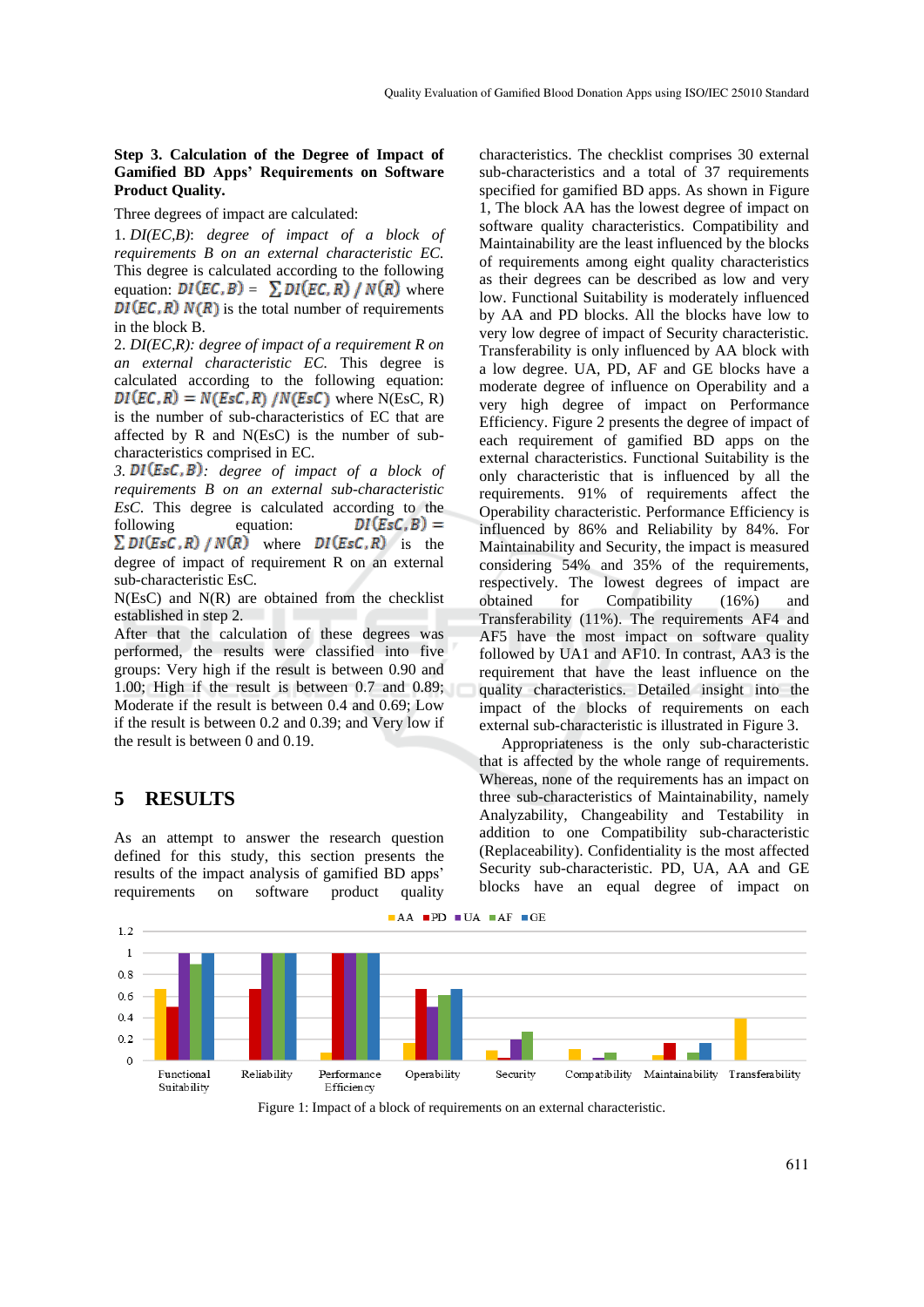Performance Efficiency sub-characteristics. Among Operability's sub-characteristics, Technical accessibility and Appropriateness recognizability are the most affected by all the blocks of requirements. Maintainability is roughly influenced through Modularity sub-characteristic. Learnability, Reusability and Modification stability are only influenced by one requirement: AA3, AA2 and AA6, respectively.

# **6 DISCUSSION**

This section discusses the results and the main findings of this study and presents their implications for developers of gamified BD apps.

# **6.1 Main Findings**

This study lists a set of requirements of gamified BD apps that were drawn out from literature and from the existing gamified BD solutions in app repositories. Among this compilation of requirements, (AF1) Search and geolocation of donations centres and (AF2) Search for blood donors were the features that are predominantly included in the gamified BD apps. One important aim of developing a mobile app in the area of blood donation is facilitating communication between blood donors, recipients, and donation centres (Mostafa et al., 2014). All the requirements underwent the analysis process described in section 4 in order to obtain their degrees of impact on the external quality characteristics. With the exception of the OS version (AA2) and cost (AA3), all the requirements can be considered as software quality requirements. After performing the impact analysis, the blocks UA, AF and GE were found to have an important impact on the quality characteristics. Considering the UA block, UA1: to be authenticated is the requirement that mostly affect software product quality, followed by UA6: Upload images. Security and privacy constitute an essential part of mobile applications systems development, particularly health applications that store several data regarding patients' health status (Martínezpérez et al., 2015). Improper implementation of security information can have severe repercussions on users and stakeholders alike. Authentication (UA4) represents a crucial source of security shortcomings and has therefore a notable impact on software product quality. A secure authentication can be achieved through adding another layer of security over the user credentials, this can include one of the three authentication' classes, such as

asking a secret question, using a smart card or implementing biometric authentication (Kjeldgaard et al., 2012). With regard to the requirements considered as apps' features, connection with donation centres (AF5) is one of the AF block requirements to have a great influence on software product quality. One of the most interesting aspects of the mobile health sphere is its ability to promote communication across the healthcare sector from caregivers and patients. Nonetheless, the lack of a standardized and efficient form of data exchange is one of the most critical issues encountered by health apps' developers (Al-habsi & Seldon, 2013). Scheduling appointments (AF4) is another aspect of connecting to donation centres. The possibility of tracking donations history (AF10) is another requirement that threaten the software product quality of mobile applications as it implies privacy issues. Lastly, a notable and equal impact on software product quality was identified for all the requirements of gamification elements block (GE). Although the application of gamification to BD apps has various benefits, it can be rendered ineffective if poorly implemented. Using gamification mechanisms that do not mesh the audience's need and burdening the app with a plethora of gamification elements are some of the problems that negatively impact the overall quality of the software product (Pereira et al., 2014). Moreover, the results show that along with Functional Suitability, Reliability and Performance Efficiency are the external characteristics which are highly affected by requirements of BD apps. Frequent disconnection and limited energy autonomy are some of the limitations of mobile environments that have significant influence on Reliability characteristic. Whereas Performance Efficiency is affected by limited storage capacity and lower bandwidth. On that account, it is critical to take into consideration these limitations at requirements elicitation phase. According to the checklist, Operability subcharacteristics were fairly affected by gamified BD apps' requirements. The limitation of user smartphone interface is one of the obstacles that may be encountered by Operability characteristics (Idri et al., 2013).

# **6.2 Implications for Research and Practice**

This study has identified a range of requirements for gamified BD apps, which developers and evaluators can translate to SQR for the assessment of software product quality. Software product quality evaluation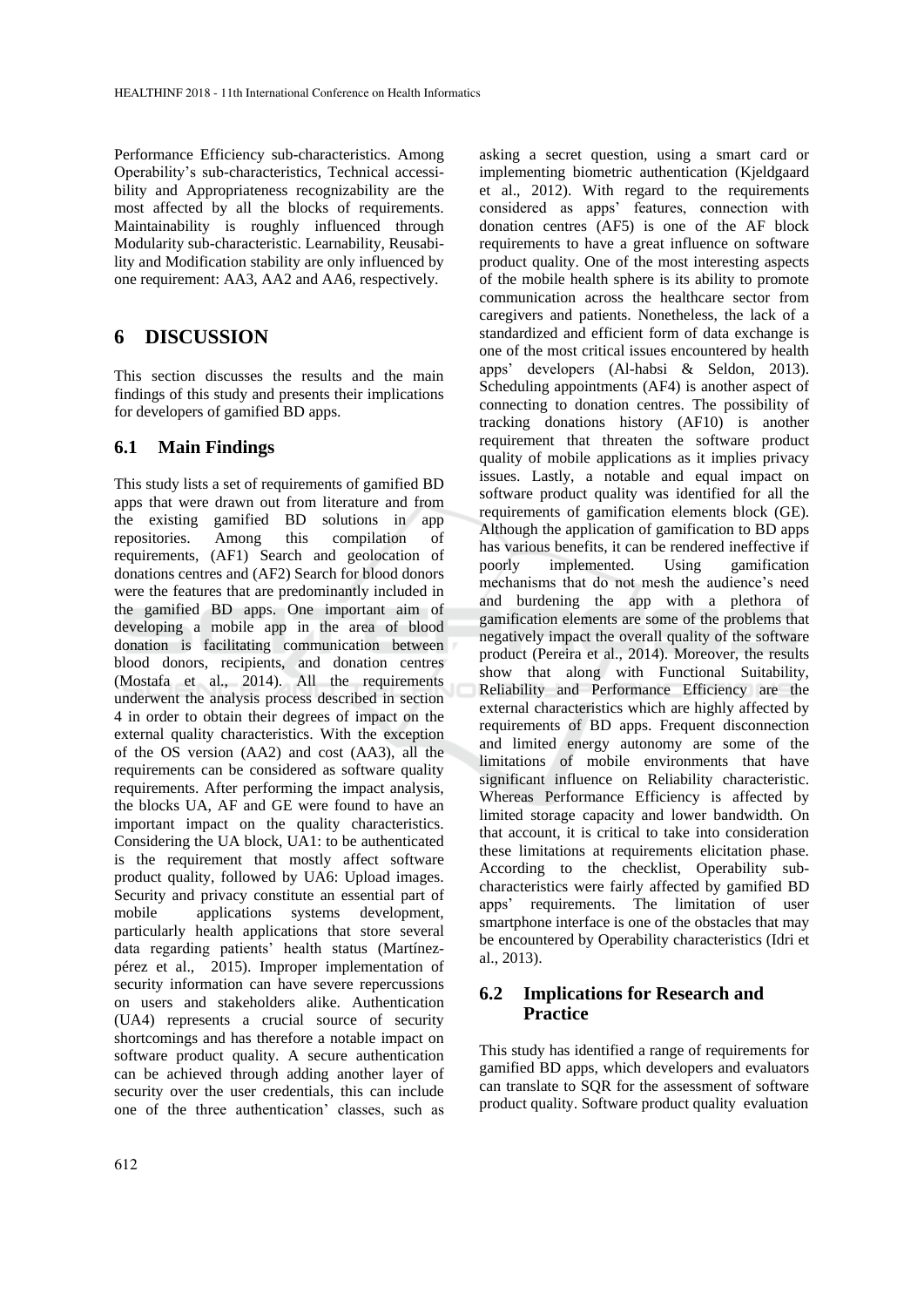



Figure 3: Impact of a block of requirements on an external sub-characteristic**.**

can be undertaken during or after the development or acquisition process. The requirements of gamified BD apps for external quality characteristics should be quantitatively described in the SQR. The checklist established in this study on the influence of BD requirements on quality characteristics may be of significant use to developers of gamified BD apps. Stakeholders could take advantage of the suggestions made in this study to draw up the requirements the essential requirements that help augment the overall quality of gamified BD apps.

# **7 CONCLUSION AND FUTURE WORK**

In this paper, a compilation of 37 requirements for gamified BD apps were extracted from literature and from the few available apps in iOS and android repositories. A software quality assessment was performed using the ISO/IEC 25010 quality model in conjunction with ISO/IEC 25023 standard. A checklist was therefore established aiming at calculating the degree of influence of the gamified BD apps requirements on 30 quality characteristics. According to the outcomes of this study, some quality characteristics, through certain subcharacteristics, were more impacted by BD apps requirements than others, namely, Functional Suitability, Operability, Reliability, Performance Efficiency and Security. One limitation of this study is that it may have disregarded relevant requirements for gamified BD apps. Nevertheless, a thorough review of literature and extensive search in app repositories were undertaken to alleviate this threat. Future work will involve several research lines. We intent to perform an empirical evaluation of existing gamified BD apps using the results of this study. We also consider assessing the quality-in use of gamified BD apps using the ISO/IEC 25010 quality model. Another interesting future perspective would be that of investigating the disparity in the degrees of the impact of requirements for BD apps.

# **ACKNOWLEDGEMENTS**

This research is part of the mPHR project in Morocco financed by the Ministry of Higher education and Scientific research in Morocco PPR1/09, and part of the GEODAS-REQ project (TIN2012-37493-C03-02) supported by the Spanish Ministry of Economy and Competitiveness and European FEDER funds.